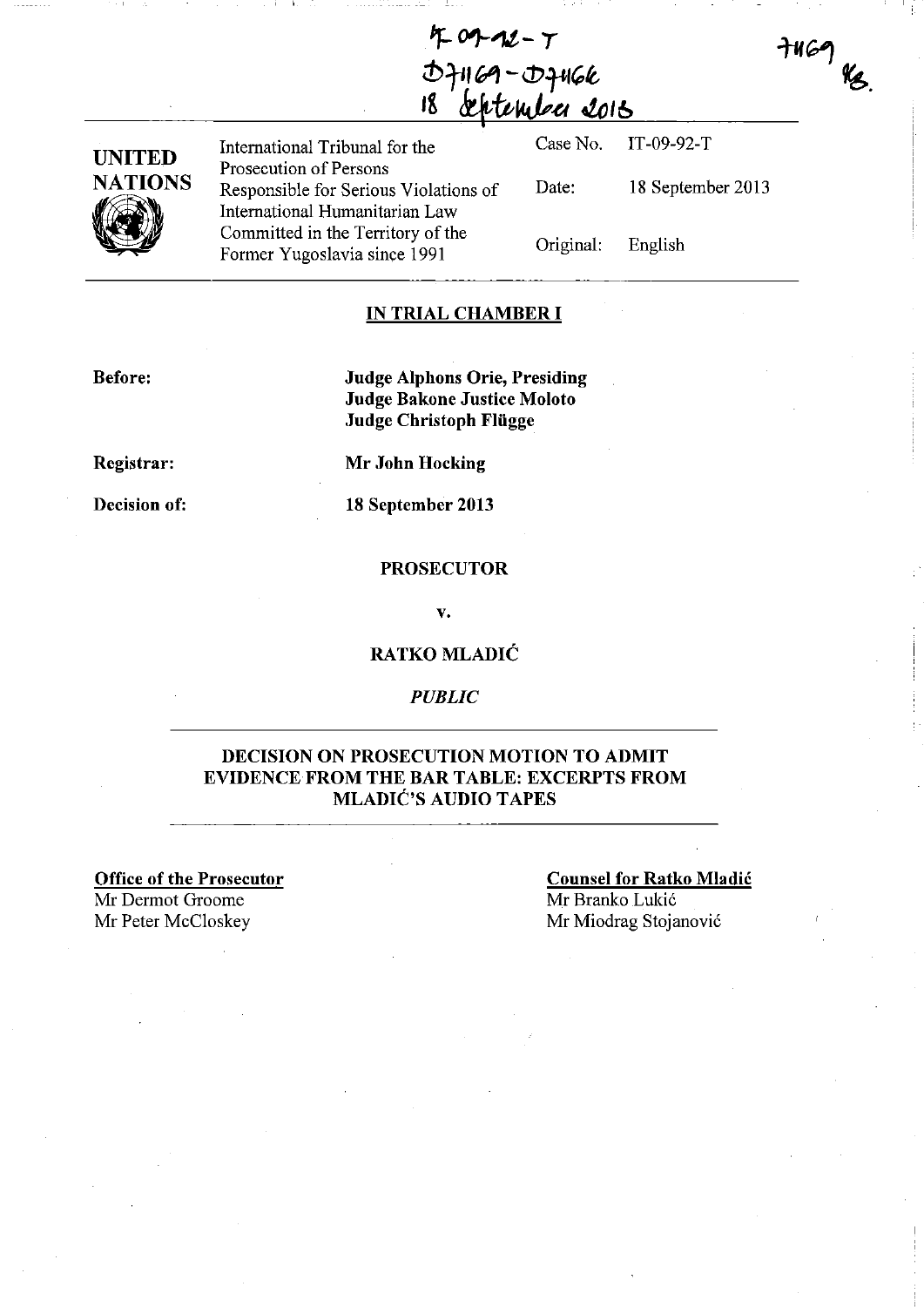# **I. PROCEDURAL HISTORY**

1. On 11 July 2013, the Prosecution filed a motion ("Motion") requesting the Chamber to (I) take judicial notice of the authenticity of ten excerpts of audio recordings pursuant to Rule 94 (B) of the Tribunal's Rules of Procedure and Evidence ("Rules"), (2) admit these recordings into evidence from the bar table, and (3) admit nine additional documents into evidence from the bar table.<sup>1</sup> On 25 July 2013, the Defence requested 14 additional days to file its Response, which the Chamber granted the following day.<sup>2</sup> On 9 August 2013, the Defence filed its response ("Response"), objecting to the Motion in its entirety.<sup>3</sup> On 16 August 2013, the Prosecution requested leave to reply to the Response, and attached its reply ("Reply") to its request.<sup>4</sup>

## **11. SUBMISSIONS OF THE PARTIES**

2. The Prosecution submits that the Chamber should take judicial notice of the authenticity of ten excerpts of audio recordings seized from the Mladić family residence ("Audio Tapes"), bearing Rule 65 *ter* numbers 1624a, 1627a, 1656a, 1691b, 1691c, 1711a, 1719a, 1722a, 1723a, and 1724b, and submits that these were deemed reliable and authentic and were admitted into evidence in the *Stanišić and Simatović* case.<sup>5</sup> The Prosecution further requests admission into evidence of the Audio Tapes, as well as the admission of nine additional documents ("Additional Documents"), bearing Rule 65 *ter* numbers 1126, 4043, 9379, 13122, 13162, 17699, 19168, 19561, and 24524.<sup>6</sup> The Prosecution submits that the Audio Tapes contain conversations between Mladić and other members of the alleged Joint Criminal Enterprise ("JCE") recorded during the Indictment period.<sup>7</sup> It further submits that the Audio Tapes are relevant to, and probative of, the crimes charged in the Indictment and that their admission into evidence will save court time and streamline the presentation of the Prosecution case.<sup>8</sup> In particular, the Prosecution argues that the Audio Tapes provide evidence of a common criminal purpose, namely, the creation of a single Serb nation coupled with an anti-Muslim policy, and of the Accused's state of mind, including his willingness

Defence Motion to Enlarge Time to Responde [sic] to Prosecution Motion to Admit Evidence from the Bar Table: Excerpts from Mladić's Audio Tapes, 25 July 2013; T. 15216-15217.

 $\mathbf{1}$ Motion to Admit Evidence from the Bar Table: Excerpts from Mladić's Audio Tapes, 11 July 2013, paras 1, 7-13.  $\overline{2}$ 

 $\overline{\mathbf{3}}$ Defence Response to Prosecution Motion to Admit Evidence from the Bar Table: Excerpts from Mladi6's Audio Tapes, 9 August 2013. The Chamber notes that the Response was submitted on 8 August, which was a UN holiday,' and that the Response was therefore filed timely.

Prosecution Request for Leave to Reply to Defence Response to Prosecution Motion to Admit Evidence from the 4 Bar Table: Excerpts from Mladic's Audio Tapes with annexed Prosecution Reply to Defence Response to Prosecution Motion to Admit Evidence from the Bar Table: Excerpts from Mladic's Audio Tapes, 16 August 2013.  $\overline{\mathbf{s}}$ 

**Motion, para. 7; Motion, Annex A.** 

Motion, paras 1, 12-13; Motion, Annexes A and B.

**Motion, para. 1.** 

Motion, paras 1-2.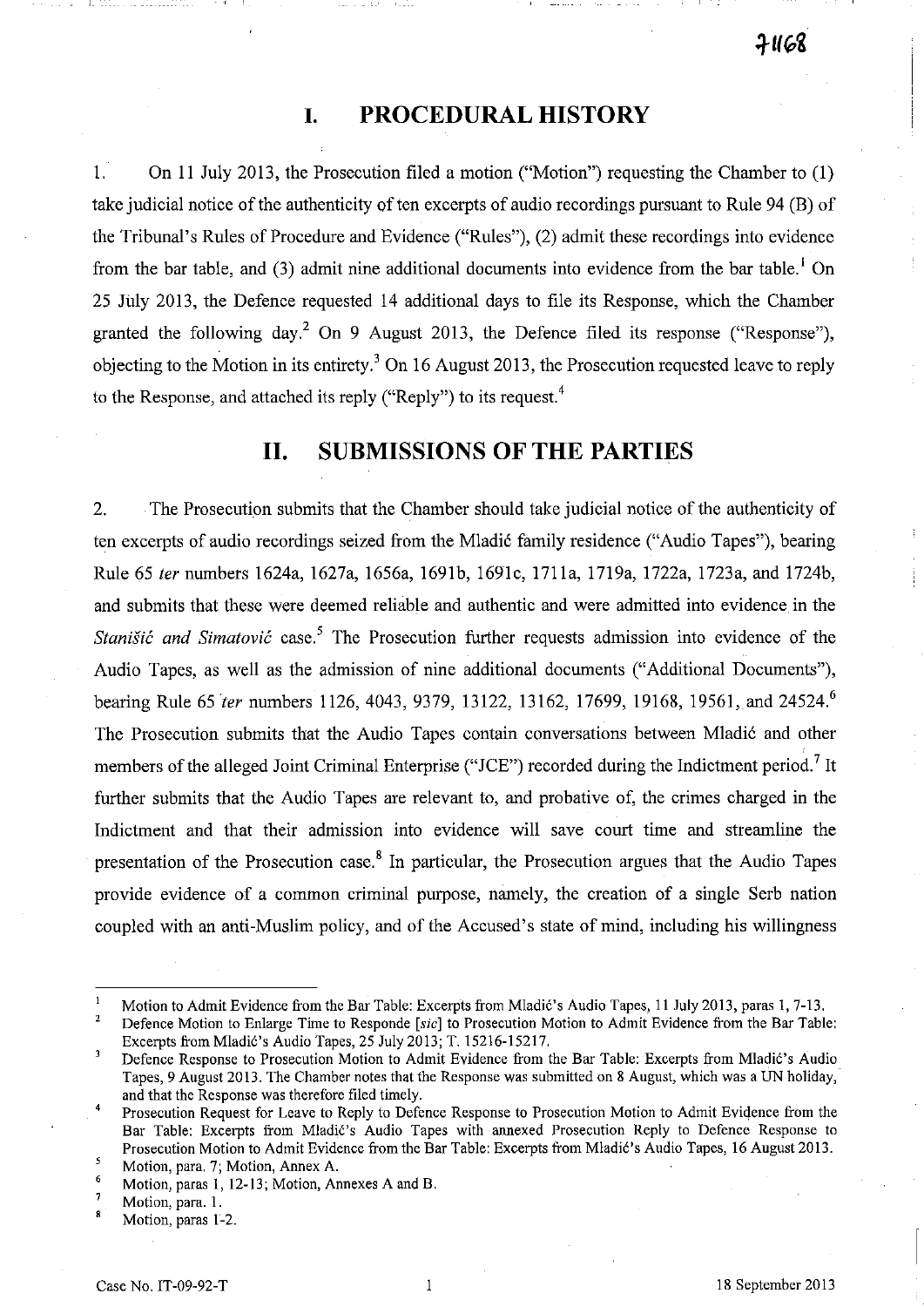to use force indiscriminately against civilians and to create obstacles to humanitarian aid workers.<sup>9</sup> . With regard to the Additional Documents, the Prosecution submits that they corroborate the content of the conversations included in the Audio Tapes and will assist the Chamber in authenticating and contextualising them. $^{10}$ 

3. The Defence accepts the Prosecution's submission that the recordings were seized from the Mladić family residence, but disputes that the recordings were assembled by the Accused himself.<sup>11</sup> The Defence opposes the admission of the Audio Tapes and the Additional Documents.<sup>12</sup> First, it submits that some of the Audio Tapes relate to subject matter outside the scope of the Indictment.<sup>13</sup> Second, the Defence objects to the relevance of the Audio Tapes, arguing that the Prosecution is unable to provide accurate dates of the recorded conversations.<sup>14</sup> Third, the Defence submits that the Prosecution's arguments misstate the conclusions that can be drawn from some of the Audio Tapes, and argues that these conclusions render them inappropriate for admission.<sup>15</sup> Fourth, the Defence submits that the english translation of one of the Audio Tapes suggests that "Turks" is a derogatory term for Bosnian Muslims, and argues that for this reason it is inappropriate for admission.<sup>16</sup> The Defence further submits that the Prosecution makes no specific submissions regarding the authenticity, provenance, relevance or reliability of the Additional Documents.<sup>17</sup>

# **Ill. APPLICABLE LAW**

4. The Chamber recalls and refers to the applicable law governing the admission of documents from the bar table, and to the applicable law governing taking judicial notice of the authenticity of documentary evidence admitted in prior proceedings, as set out in previous decisions.<sup>18</sup>

# **IV. DISCUSSION**

#### (a) Preliminary matters

5. The Chamber considers the Prosecution's request for leave to reply meritorious and grants the same. The Chamber further notes that one of the Audio Tapes, bearing Rule 65 fer number

- **12 Response, para. 6.**
- **<sup>13</sup>Response, para. 13.**
- $14$  Response, para. 10.
- $\frac{15}{16}$  Response, para. 13.
- $\frac{16}{17}$  Ibid.
- **17 Response, para. 8.**

 $\frac{9}{10}$  Motion, para. 11.

<sup>&</sup>lt;sup>10</sup> Motion, para. 12; Reply, para. 3.<br><sup>11</sup> Peanonse **Paras** 11.12

<sup>&</sup>lt;sup>11</sup> Response, paras 11-12.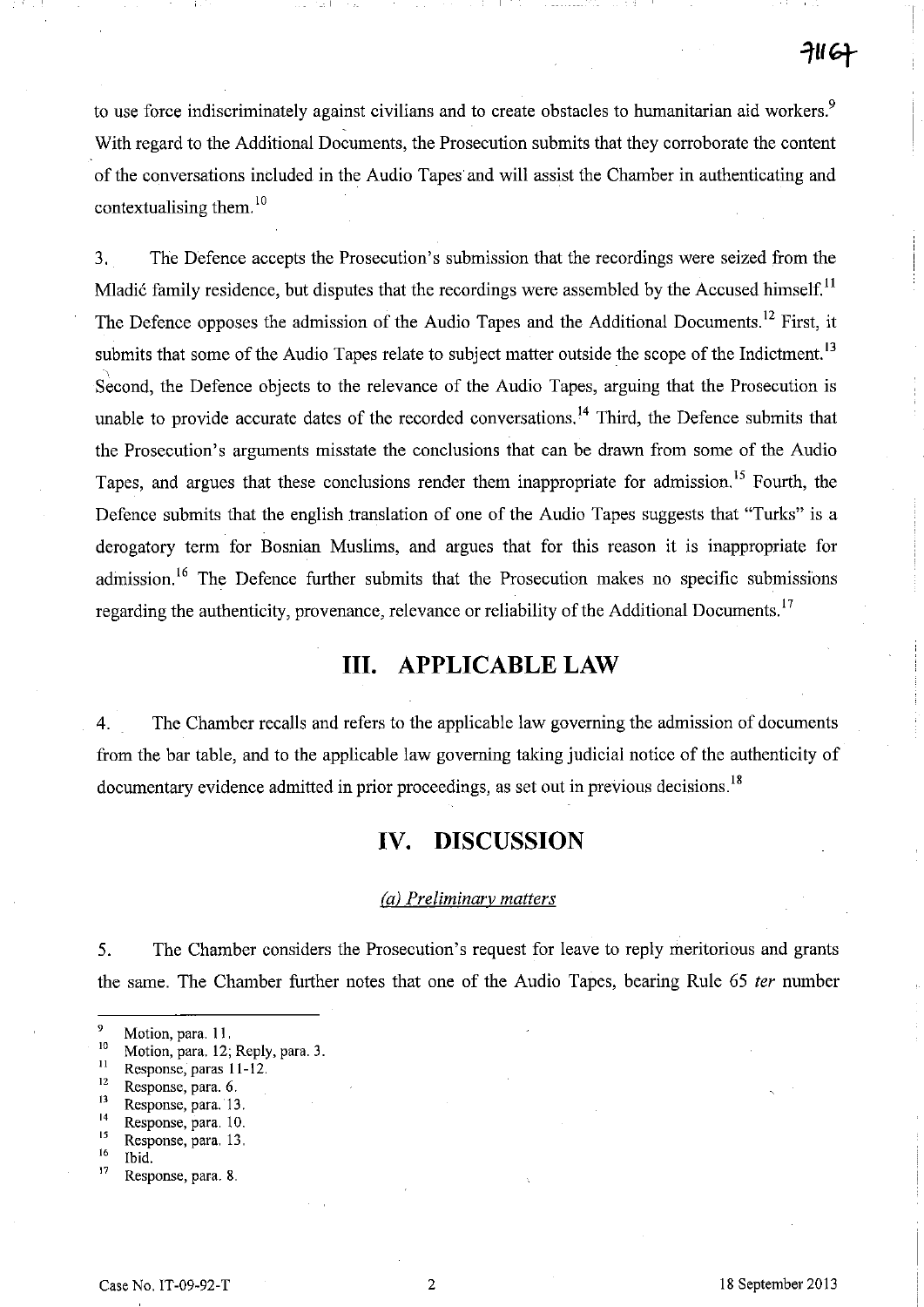- - - \_\_ ~\_I

1624a, has already been admitted as exhibit P788 and considers the Motion moot in so far as this excerpt is concerned.<sup>19</sup>

### (h) *Judicial notice under Rule* 94 *CB)*

6. With respect to the first condition for judicial notice pursuant to Rule 94 (B) of the Rules, that the evidence in question must have been found to be authentic and admitted in prior cases before the Tribunal, the Chamber observes that the full recordings from which the excerpts in question were taken were admitted into evidence in the *Stanišić and Simatović* case.<sup>20</sup> It further notes that in that case the recordings were explicitly found to be authentic based on the type of information exchanged therein, the circumstances and location where they were found, and the apparent reciprocal identification of the speakers in the recordings.<sup>21</sup> Finally it notes that the authenticity of the recordings was not subject to any specific challenge by the Defence, even not where the Accused is identified as one of the interlocutors. The Chamber therefore finds the first condition for judicial notice is met.

7. With respect to the second condition for judicial notice, that the evidence in question must be relevant to the present case, the Chamber notes that the conversations on the Audio Tapes deal with the Accused's role in the chain of command;<sup>22</sup> appear to concern his involvement in the fall of Srebrenica;<sup>23</sup> and his interactions with UN personnel.<sup>24</sup> With regard to the latter aspect and the Defence submission that one of the Audio Tapes addresses locations outside Bosnia and, therefore, outside the geographical scope of the Indictment, the Chamber observes that the relevant excerpt<sup>25</sup> nevertheless provides contextual information to understand the events charged in Counts 8 and 11 of the Indictment. The Chamber further notes that the speakers in all but one of the Audio Tapes appear to include members of the alleged JCE, including the Accused<sup>26</sup> and Radovan Karadžić,<sup>27</sup> who seem to identify themselves or are apparently identified by their interlocutors. For these reasons, the Chamber concludes that all nine Audio Tapes are relevant to the Indictment, namely to Counts 2, 3, 6, 8, and 11.

<sup>&</sup>lt;sup>18</sup> Decision on Prosecution's Bar Table Motion for the Admission of Intercepts: Srebrenica Segment, 2 May 2013, paras 7-10; Decision on Prosecution First Motion to Admit Evidence from the Bar Table: Mladić Notebooks, 25 September 2012 ("Mladić Notebooks Decision"), para. 5.

 $^{19}$  T. 15107.

*<sup>20</sup> Prosecutor v. Jov;ca Stanisic and Franko Simatovic,* **Case No. IT-03-69-T, Decision on Nineteenth Prosecution**  Motion for Leave to Amend its Rule 65 *ter* Exhibit List (Mladic Audio Files) and Motion for Admission of Excerpts from Mladic Audio Files, 1 April 2011, para. 13.

 $rac{21}{22}$  Ibid.

<sup>&</sup>lt;sup>22</sup> Rule 65 *ter* nos 1656a, 1711a, 1723a, and 1724b.

<sup>23</sup> Rule 65 *ter* nos 17l9a and l722a.

<sup>24</sup> Rule 65 *ternos* 1627a, l691b, 1691c, and 1723a.

<sup>25</sup> Rule 65 *ter* no. 1627a.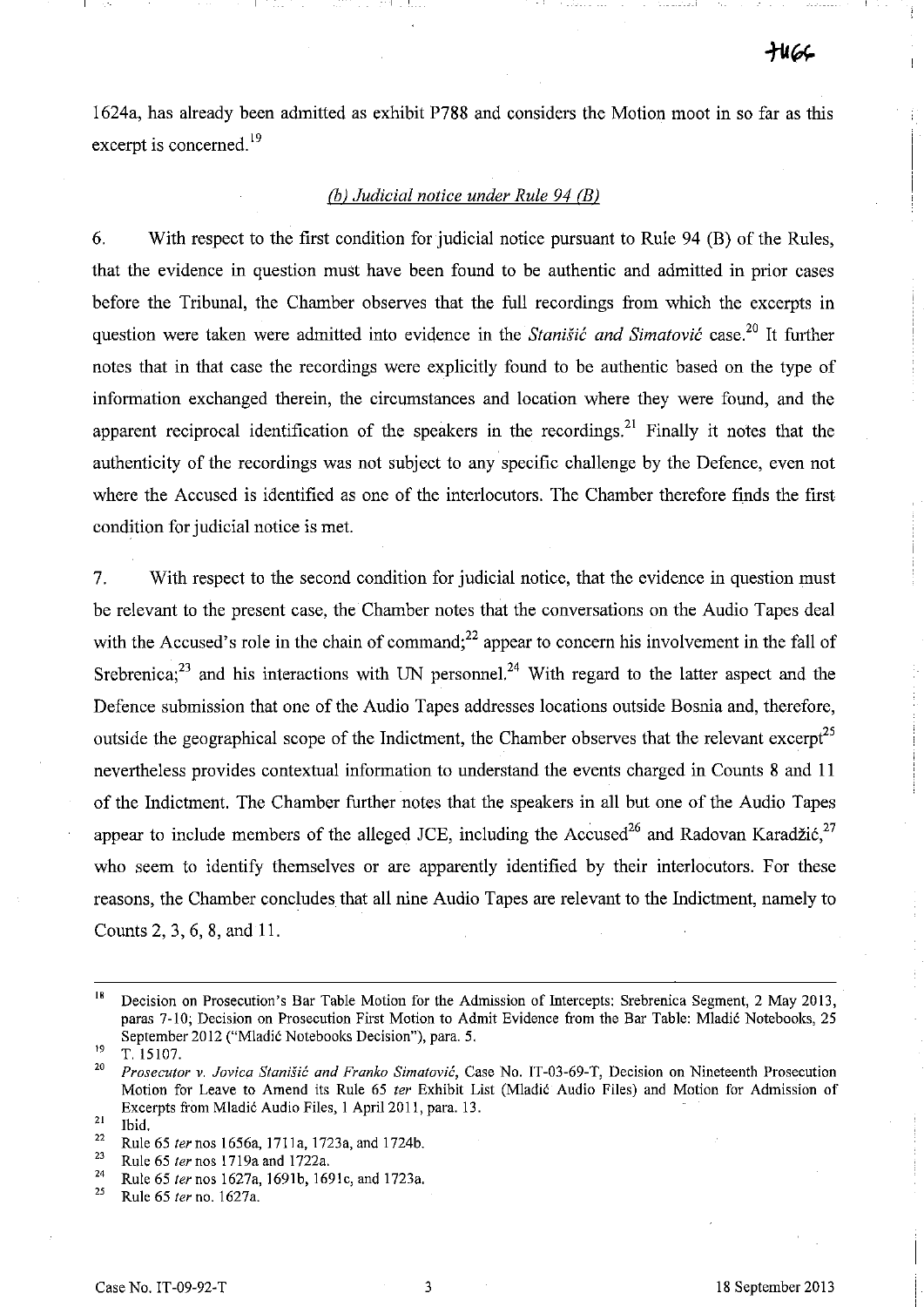8. Having found that the conditions of Rule 94 (B) of the Rules have been met, the Chamber takes judicial notice of the authenticity of the Audio Tapes.

#### *(c) Admission from the bar table*

With respect to the first two conditions for admission from the bar table pursuant to Rule 89 (C) of the Rules, that the Prosecution must show that the tendered material is relevant and probative, the Chamber observes that it has already found that the Audio Tapes are relevant to the case when taking judicial notice of their authenticity. As for their probative value, the Chamber observes in addition that the Defence itself stated that the Audio Tapes appear to be excerpts ofrecordings that were recovered by the Serbian authorities from the residence of the Mladić family.<sup>28</sup> In this context the Chamber notes that the fact that the intercepts contain no direct and precise date and time references does not deprive them from their relevance and probative value, although  $-$  as demonstrated by the additional exhibits tendered  $-$  an additional evidentiary effort may be required to give the excerpts of the intercepts the full weight the Prosecution wishes to attach to them. As to the Defence argument that one of the Audio Tapes was not accurately translated, the Chamber recalls that a literal translation of a word often does not give the real meaning of that word in context and that, in the case of the word "Turks", the provided explanation that the term is derogatory for Bosnian Muslims is commonly used.<sup>29</sup> Having reviewed the Audio Tapes and taking the aforementioned into account, the Chamber finds the Audio Tapes to have probative value and to be relevant to the Prosecution case. As to the Additional Documents, the Chamber notes that they seem to provide an approximate date for five of the Audio Tapes<sup>30</sup> and appear to contextualise the same, and, therefore, finds them also relevant and probative to the Prosecution case.

9. With respect to the third condition for admission from the bar table, that the Prosecution must show, with clarity and specificity, where and how the tendered material fits into its case, the Chamber notes that the Prosecution's annexed lists A and B contain detailed descriptions of all nine Audio Tapes and their relevance, and, when read together, also of the Additional Documents. In that context, and with regard to the Defence argument that the Prosecution draws the wrong conclusions from some of the Audio Tapes, the Chamber recalls that even if the parties may disagree on how to interpret the words spoken, this does not deprive these conversations of their relevance for the Prosecution case. The argument goes to weight, not to admissibility, which will be

<sup>26</sup>*See* e.g. Rule 65 *ter* nos 1627a at 00:02:19; 1691b at 00:01:35 and 00:02:00 (fn. I); 1691c at 00:23:02 (the interlocutor addresses his counterpart as "General").

<sup>&</sup>lt;sup>27</sup> See e.g. Rule 65 *ter* nos 1656a, fn. 1; 1723a (interlocutor addresses his counterpart as "President").

<sup>&</sup>lt;sup>28</sup> Response, para. 11.<br><sup>29</sup> T 11846 For the di

<sup>29</sup> T. 11846. For the discussion on the term *see* also T. 11816-11818, 12013-12014, and 16268-16269.

<sup>30</sup> Rule 65 *ter* nos 1627a, 1656a, 1691b, 1711a, and 1724b.